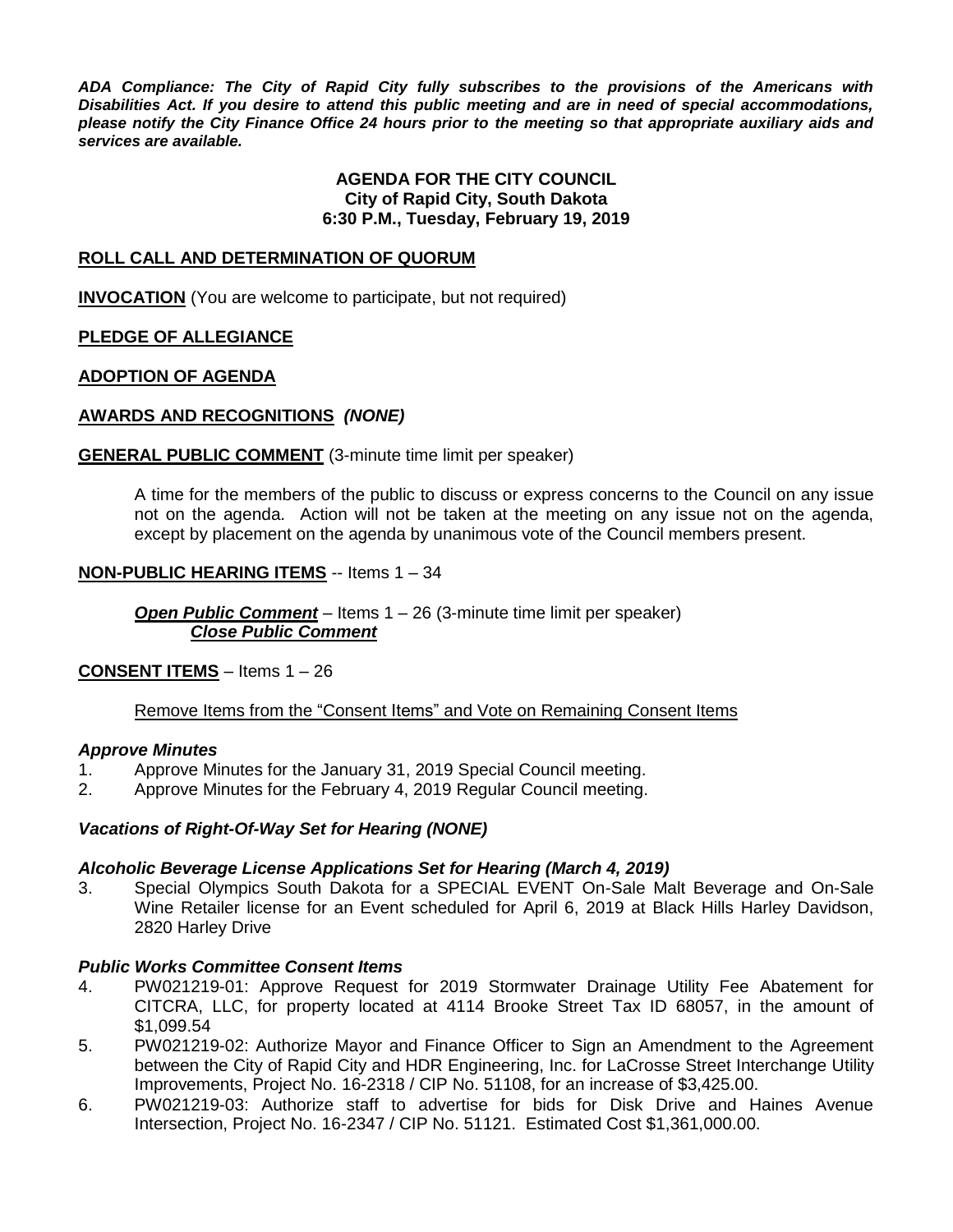- 7. PW021219-04: Authorize Mayor and Finance Officer to Sign Agreement Between the City of Rapid City and Pennington County for Traffic Signal at Sheridan Lake Road and Dunsmore Road
- 8. PW021219-05: Approve Change Order 6 to Lind-Exco, Inc. for West Omaha Utility Reconstruction Project #15-23160/CIP 50904.1 for a decrease of \$87,028.52.
- 9. PW021219-06: Approve Change Order 3 to Simon Contractors of SD, Inc. for E. Blvd/E. North Street Utility Reconstruction Project, Project #14-2170/CI P 50866.1. This is a no cost change order to correct a bid item
- 10. PW021219-07: Request from Highland Properties, LLC, for a Variance to waive the requirement to install sidewalk on the Sedivy Lane portion of property per City Ordinance 12.08.060 C.
- 11. PW021219-09: Authorize Mayor and Finance Office to sign permanent easement to Black Hills Power, Inc. for construction of an electrical system in advance of the W. Omaha Street to 12th Street Project No. 16-2099/ CIP No. 50904.
- 12. PW021219-10: Authorize Mayor and Finance Officer to Sign a Joint Funding Agreement between U.S. Department of Interior, U.S. Geological Survey and City of Rapid City for 2019 Water Resource Investigations for operation and maintenance of selected stream gaging stations, hydrogeological data collection and analysis, application and regionalization of groundwater flow model, stormwater monitoring, and Rapid Creek water quality monitoring.
- 13. PW021219-11: Authorize Staff to Advertise Bids for Knollwood Drive Inlay Project 19-2473 / CIP No. 50798. Estimated Cost \$95,000
- 14. PW021219-15: Request for Mayor and Finance Officer to sign Professional Services Amendment for Project 17-2424/CIP No. 5063 with American Engineering Testing, Inc., for Citywide Geotechnical, Construction Materials, and QA/QC services for an to increase the contract amount by \$2,398.05.
- 15. PW021219-12: Approve Change Order No. 2F to RCS Construction, Inc. for Cemetery Storage Building Project No. PR18-6165, for an increase of \$293.05.
- 16. PW021219-13: Approve Change Order No. 2F to Simon Contractors of SD, Inc. for Mt. View Cemetery & Mt. Calvary Cemetery Improvements Project No. PR18-2409, for an increase of \$335.83.
- 17. PW021219-16: Request Advertising Authority for 2019 Parks and Recreation Asphalt Paving Project PR19-6166 for an estimated cost of \$635,000.

# *Legal & Finance Committee Consent Items*

- 18. LF021319-03 Authorize Staff to apply and accept if awarded the FY 2019 South Dakota Office of Emergency Management Hazardous Materials Emergency Preparedness Training Grant in the Amount of \$2,000.00
- 19. LF021319-10 Authorize Staff to apply and accept if awarded the 2019 Homeland Security Grant for a Confined Space Air Cart (\$10,000) and a Water Rescue, Diver Operations Boat (\$100,000) for a total Amount of \$110,000
- 20. Acknowledge the Following Volunteers for Worker's Compensation Purposes: Sandra Franke (RSVP+), Mary Mackinlay (RSVP+), Diane Minion (RSVP+), Paul Cohen (Library)
- 21. LF021319-09 Authorize the Mayor and Finance Officer to Sign Agreement to Purchase Parking Technology and Related Services with IPS Group, Inc.
- 22. LF021319-05 Approve Resolution No. 2019-013 a Resolution Levying Assessment for Abatement of Nuisances
- 23. LF021319-06 Acknowledge December 2018 Sales Tax Report
- 24. LF021319-07 Authorize Mayor and Finance Officer to sign Covered Agency Security Authorization with RBC for Managed Account
- 25. LF021319-02 Authorize the Mayor and Finance Officer to sign the FY 2018 Youth and Family Services (YFS) Community Development Block Grant (CDBG) Reallocation Contract and Indenture
- 26. LF021319-04 Authorize Staff to Purchase 2 -2019 Dodge Journey vehicles from Liberty Superstores, Rapid City, SD: EPA Standard Sport Utility Vehicle, State Contract #17259 number 8, Page 14, in the amount of \$47,600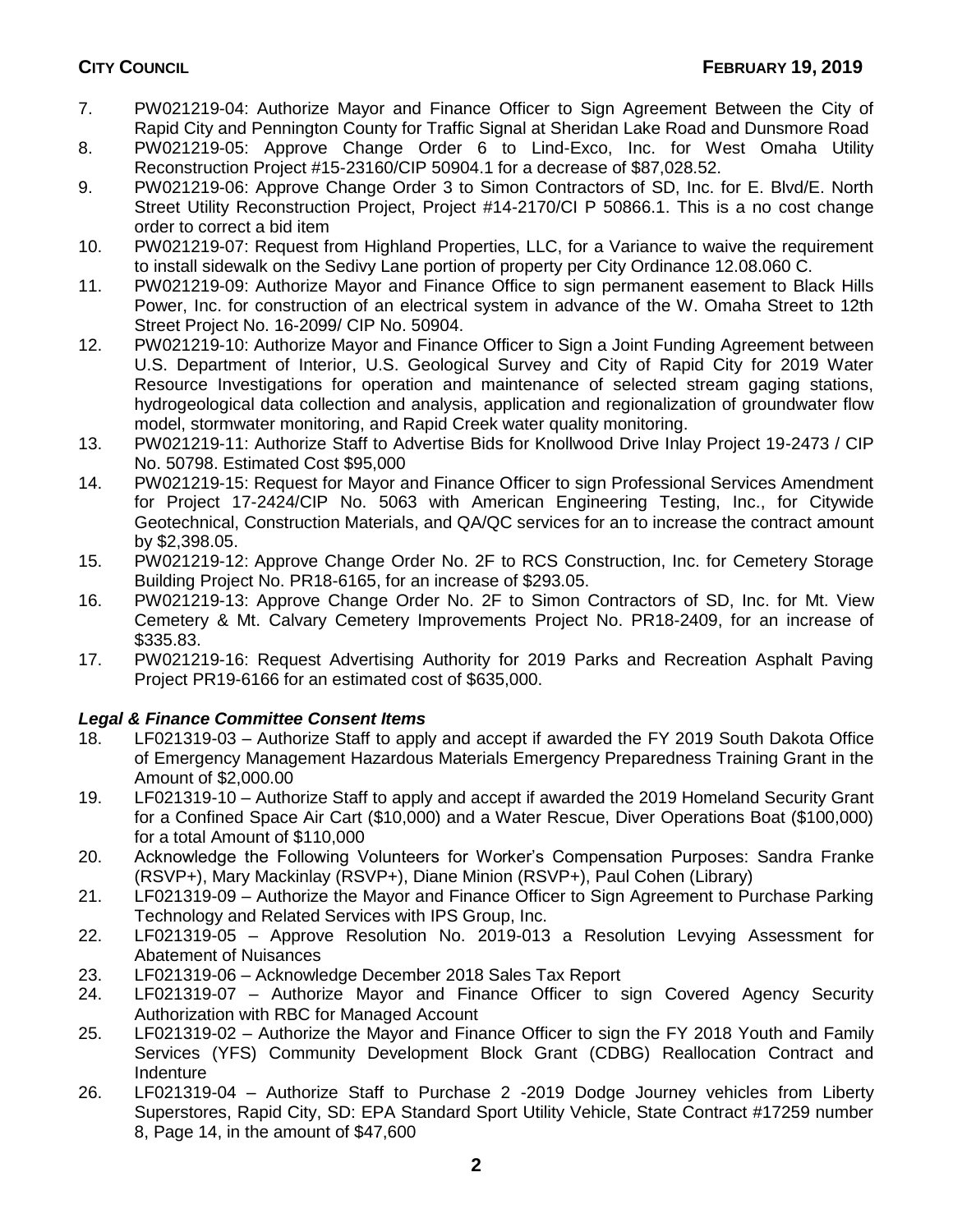# *CIP Committee Consent Items (NONE)*

# *Community Development Consent Items (NONE)*

*Bid Award Consent Items (NONE)*

END OF CONSENT ITEMS

# **NON-CONSENT ITEMS** – Items 27 – 34

# *Open Public Comment* – Items 27 – 34 (3-minute time limit per speaker) *Close Public Comment*

### *Ordinances*

27. No. 18RZ027 - First Reading, Ordinance 6287, an Ordinance Amending Section 17.06 of Chapter 17 of the Rapid City Municipal Code, a request by KW Commercial for Samuelson Development, LLC for a Rezoning request from General Agricultural District to Office Commercial District for property generally described as being located northwest of the intersection of Mount Rushmore Road and Fox Road.

**Recommendation: Deny (This item was continued from the December 17, 2018 City Council meeting to be heard in conjunction with the Appeal of Planned Development application 18PD029.)** *This item was continued from the January 7, 2019 City Council Meeting.*

28. No. 18RZ028 - First Reading, Ordinance 6288, an Ordinance Amending Section 17.06 of Chapter 17 of the Rapid City Municipal Code, a request by KW Commercial for Samuelson Development, LLC for a Rezoning request from General Commercial District to Office Commercial District for property generally described as being located northwest of the intersection of Mount Rushmore Road and Fox Road.

**Recommendation: Deny (This item was continued from the December 17, 2018 City Council meeting to be heard in conjunction with the Appeal of Planned Development application 18PD029.)** *This item was continued from the January 7, 2019 City Council Meeting.*

29. LF021319-01 – First Reading, Ordinance 6303, An Ordinance to Repeal Section 9.08.020 of the Rapid City Municipal Code and to Enact and Amend Provisions Concerning Certain Behaviors that are a Public Safety Risk.

#### **Recommendation: Approve**

30. LF013019-01 – Second Reading, Ordinance No. 6265, An Ordinance to Amend Chapter 15.26 of the Rapid City Municipal Code to Adopt the 2018 International Mechanical Code. **Recommendation: Approve**

## *Public Works Committee Items*

31. PW021219-14: Acknowledge informational presentation on the Black Hills Energy West Rapid City Substation and Transmission Line Project.

#### **Recommendation: Acknowledge** 32. PW021219-08: Request from Highland Properties, LLC, for a Variance to waive the requirement to install sidewalk on the East Saint Patrick Street portion of property per City Ordinance 12.08.060 C.

**Recommendation: Deny request for the Variance 4-1 with Roberts voting in favor of it.** 

## *Legal & Finance Committee Items*

33. LF021319-08 – Approve the Request for Authorization to use Vision Fund allocation designated for Downtown Parking Ramp to Call Outstanding Parking Revenue Bonds.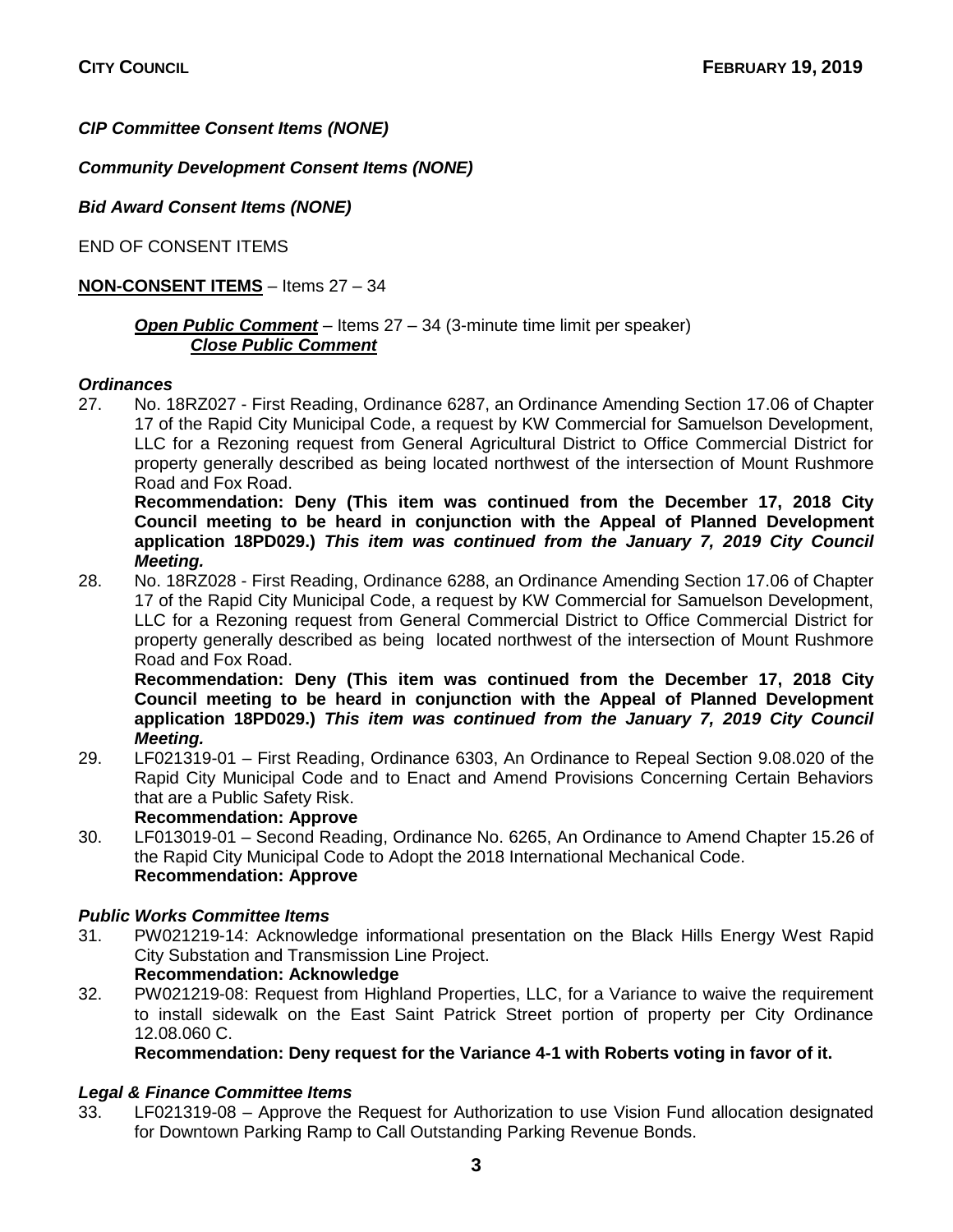## *CIP Committee Items (NONE) Community Development Items (NONE) Other Board, Commission & Committee Items (NONE) Bid Awards (NONE)*

*Alcoholic Beverage License Applications (NONE) Reissuance Special Event*

# *Mayor's Items (NONE)*

*Council Items & Liaison Reports (NONE)* Reconsideration Notices Motion for Delivery of Items from Committee

# *Staff Items (NONE)*

*Appeals*

34. No. CC02192019-04 - License Appeal – Tim Rose, applicant

**PUBLIC HEARING ITEMS** – Items 35 – 50

*Open Public Hearing (comment)* - *Items 35 – 50* (3-minute time limit per speaker)**]**

*Close Public Hearing (comment)* - *Items 35 – 50*

## **CONSENT PUBLIC HEARING ITEMS** – Items 35 – 42

Remove Items from the "Consent Public Hearing Items" and Vote on Remaining Consent Items

## *Community Development Items (NONE)*

## *Alcohol Licenses*

- 35. Naja Shrine for a SPECIAL EVENT On-Sale Dealer License for an Event scheduled for March 2, 2019 at Naja Shrine, 4091 Sturgis Road
- 36. Working Against Violence Inc. for a SPECIAL EVENT Off-Sale Package Wine Dealer License for an Event scheduled for March 23, 2019 at Best Western Ramkota, 2111 N. LaCrosse Street
- 37. Western Dakota Tech Foundation for a SPECIAL EVENT On-Sale Malt Beverage Retailer and On-Sale Wine Retailer License for an Event scheduled for March 27, 2019 at Western Dakota Technical Institute Event Center, 800 Michelson Drive
- 38. Rapid City Chamber of Commerce for a SPECIAL EVENT On-Sale Malt Beverage Retailer and On-Sale Wine Retailer License for an Event scheduled for March 12, 2019 at Western Dakota Tech Event Center, 800 Michelson Drive
- 39. Rapid City Chamber of Commerce for a SPECIAL EVENT On-Sale Malt Beverage Retailer and On-Sale Wine Retailer License for an Event scheduled for March 21, 2019 at Liberty Superstores, 600 Cambell Street
- 40. Rapid City Chamber of Commerce for a SPECIAL EVENT Off-Sale Package Wine Dealer and Off-Sale Package Malt Beverage Dealer License for an Event scheduled for May 4, 2019 at Best Western Ramkota, 2111 N. LaCrosse Street
- 41. Rapid City Chamber of Commerce for a SPECIAL EVENT On-Sale Malt Beverage Retailer and On-Sale Wine Retailer License for an Event scheduled for May 14, 2019 at Mt. Rushmore Society, 830 Main Street